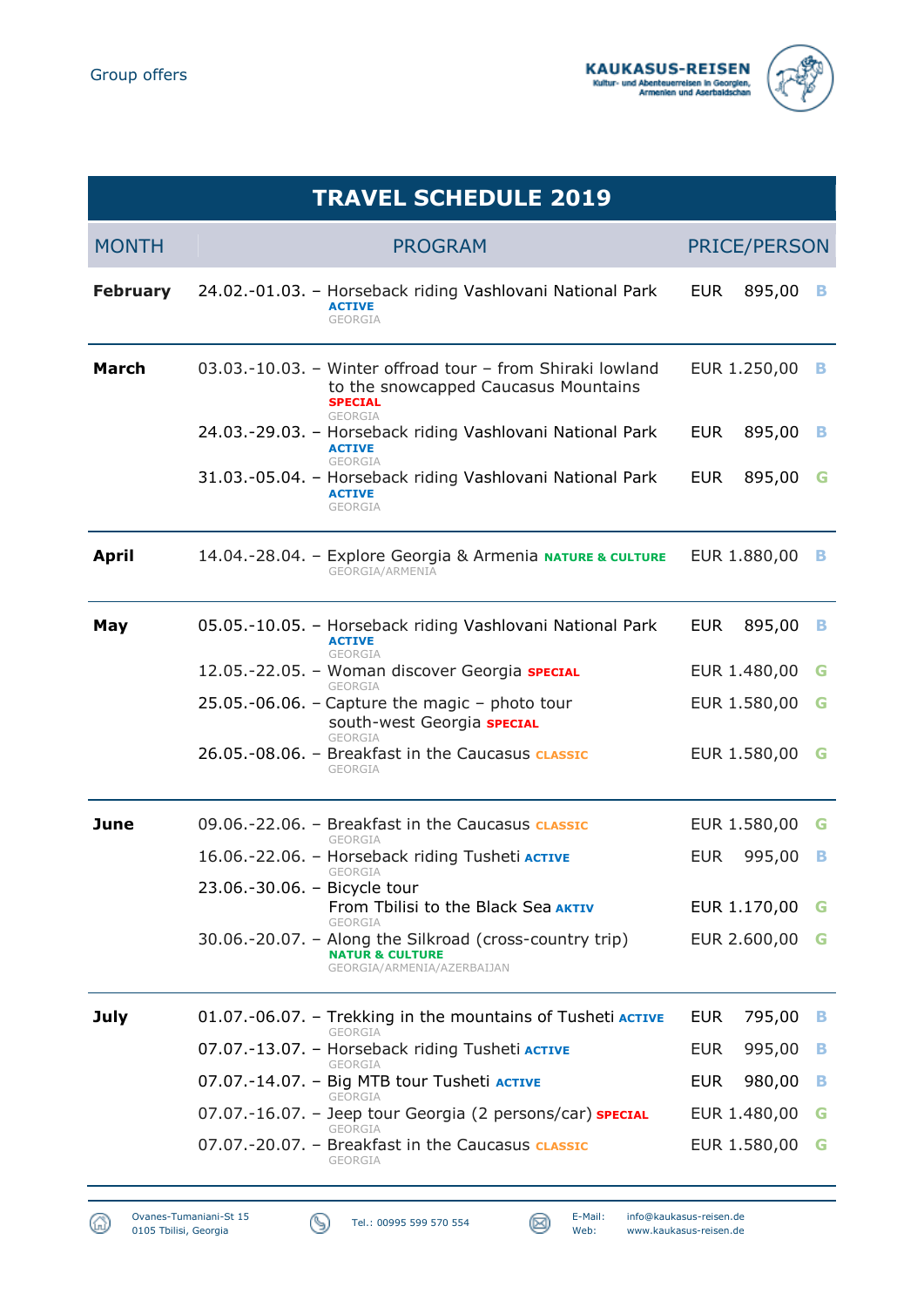



| <b>TRAVEL SCHEDULE 2019</b> |                                                                                                                                                                                                                                                                                                                                                                       |                                                                                      |                       |  |  |
|-----------------------------|-----------------------------------------------------------------------------------------------------------------------------------------------------------------------------------------------------------------------------------------------------------------------------------------------------------------------------------------------------------------------|--------------------------------------------------------------------------------------|-----------------------|--|--|
| <b>MONTH</b>                | <b>PROGRAM</b>                                                                                                                                                                                                                                                                                                                                                        | <b>PRICE/PERSON</b>                                                                  |                       |  |  |
|                             | 14.07.-28.07. - 4x4 Jeep tour Armenia & Georgia <b>SPEZIAL</b><br>ARMENIA/GEORGIA<br>15.07.-25.07. - Incredible Svaneti - hiking tour ACTIVE<br>GEORGIA                                                                                                                                                                                                               | EUR 1.790,00<br>EUR 1.280,00                                                         | в<br>в                |  |  |
| <b>August</b>               | 04.08.-12.08. - Georgian flavours TASTE<br>GEORGIA<br>04.08.-16.08. - Trekking in Armenia ACTIVE<br>ARMENIA<br>04.08.-16.08. - 4x4 Jeep tour Azerbaijan <b>SPEZIAL</b><br>AZERBAIJAN                                                                                                                                                                                  | EUR 1.580,00<br>EUR 1.480,00                                                         | в<br>G<br>в           |  |  |
|                             | 04.08.-17.08. - Breakfast in the Caucasus <b>CLASSIC</b><br>GEORGIA<br>05.08.-10.08. - Trekking in the mountains of Tusheti ACTIVE<br><b>GEORGIA</b><br>10.08.-20.08. - Incredible Svaneti - hiking tour ACTIVE<br>GEORGIA                                                                                                                                            | EUR 1.580,00<br><b>EUR</b><br>795,00<br>EUR 1.280,00                                 | G<br>в<br>в           |  |  |
|                             | 11.08.-17.08. - Horseback riding Tusheti ACTIVE<br>GEORGIA<br>11.08.-20.08. - Jeep tour Georgia (2 persons/car) SPECIAL<br>GEORGIA<br>11.08.-25.08. - Explore Georgia & Armenia NATURE & CULTURE<br>GEORGIA/ARMENIA                                                                                                                                                   | <b>EUR</b><br>995,00<br>EUR 1.480,00<br>EUR 1.880,00                                 | в<br>G<br>G           |  |  |
|                             | 25.08.-01.09. - Bicycle tour<br>Biking and hiking along the wine route AKTIV<br>GFORGIEN<br>25.08.-01.09. - Big MTB tour Tusheti ACTIVE<br>GEORGIA<br>31.08.-10.09. - Incredible Svaneti - hiking tour <b>ACTIVE</b><br><b>GEORGIA</b>                                                                                                                                | EUR 1.170,00<br><b>EUR</b><br>980,00<br>EUR 1.280,00                                 | в<br>в<br>в           |  |  |
|                             | <b>September</b> 01.09.-14.09. - Breakfast in the Caucasus classic<br>GEORGIA<br>02.09.-07.09. – Trekking in the mountains of Tusheti <b>ACTIVE</b><br>GEORGIA<br>03.09.-12.09. - Northern Caucasus, explore Dagestan<br><b>SPEZIAL</b><br><b>NORTH CAUCASUS</b><br>08.09.-14.09. - Horseback riding Tusheti ACTIVE<br><b>GEORGIA</b><br>08.09.-15.09. - Bicycle tour | EUR 1.580,00<br>795,00<br><b>EUR</b><br>EUR 2.100,00<br>EUR<br>995,00                | G<br>в<br>в<br>В      |  |  |
|                             | From Tbilisi to the Black Sea AKTIV<br>GEORGIA<br>08.09.-17.09. - Jeep tour Georgia (2 persons/car) SPECIAL<br>GEORGIA<br>15.09.-22.09. - Fire, Oil and Silkroad - mystical<br>Azerbaidjan NATURE & CULTURE<br>AZERBAIJAN<br>15.09.-22.09. - Big MTB tour Tusheti ACTIVE<br><b>GEORGIA</b><br>22.09.-28.09. - Wine journey, Georgia - the cradle of                   | EUR 1.170,00<br>EUR 1.480,00<br>EUR 1.280,00<br>980,00<br><b>EUR</b><br>EUR 1.400,00 | в<br>G<br>в<br>B<br>в |  |  |

## ⋒ Ovanes-Tumaniani-St 15 0105 Tbilisi, Georgia